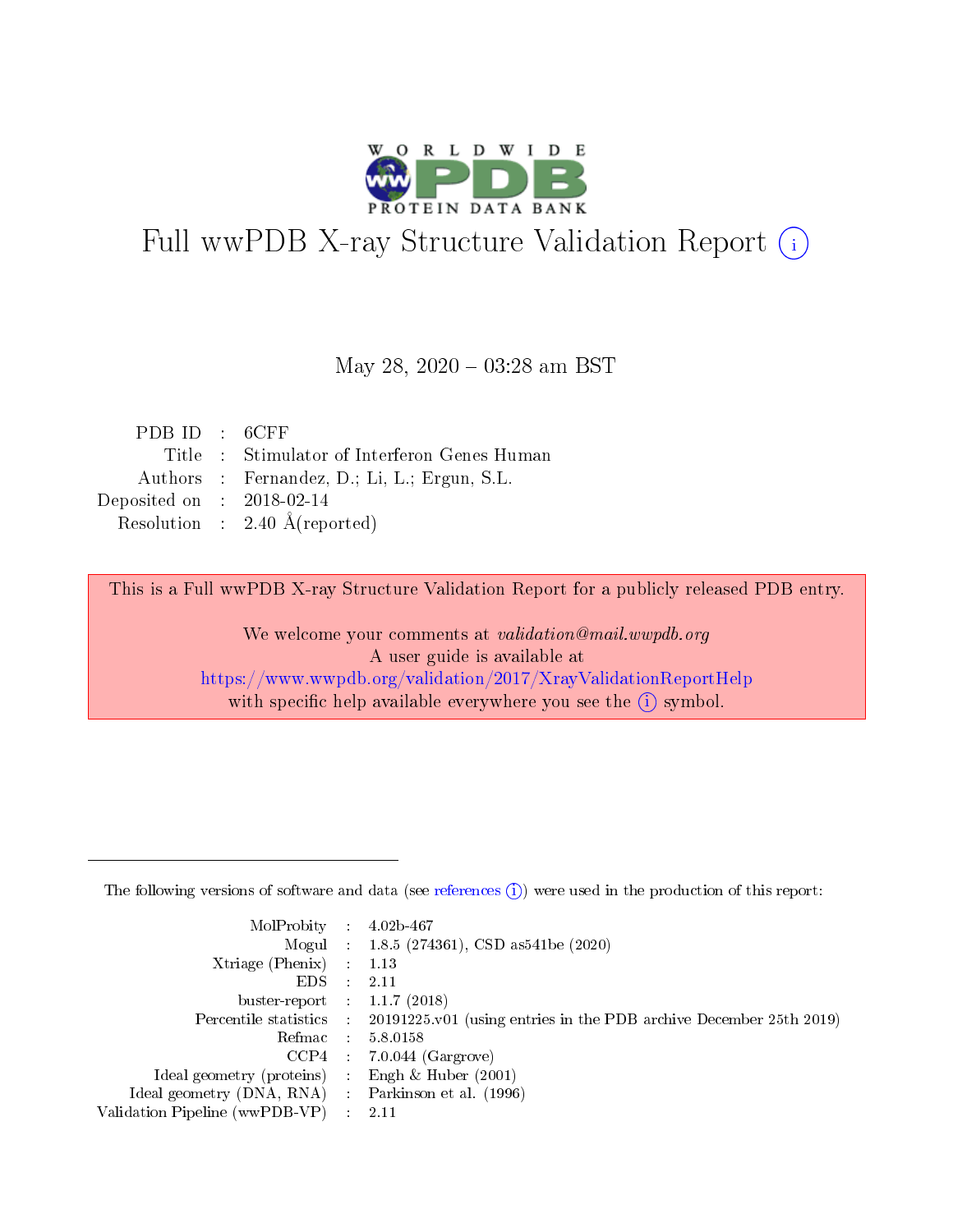## 1 [O](https://www.wwpdb.org/validation/2017/XrayValidationReportHelp#overall_quality)verall quality at a glance  $(i)$

The following experimental techniques were used to determine the structure: X-RAY DIFFRACTION

The reported resolution of this entry is 2.40 Å.

Percentile scores (ranging between 0-100) for global validation metrics of the entry are shown in the following graphic. The table shows the number of entries on which the scores are based.



| Metric                | Whole archive<br>$(\#\text{Entries})$ | Similar resolution<br>$(\#\text{Entries},\,\text{resolution}\,\,\text{range}(\textup{\AA}))$ |
|-----------------------|---------------------------------------|----------------------------------------------------------------------------------------------|
| $R_{free}$            | 130704                                | $3907(2.40-2.40)$                                                                            |
| Clashscore            | 141614                                | $4398(2.40-2.40)$                                                                            |
| Ramachandran outliers | 138981                                | $4318 (2.40 - 2.40)$                                                                         |
| Sidechain outliers    | 138945                                | $4319(2.40-2.40)$                                                                            |
| RSRZ outliers         | 127900                                | $3811 (2.40 - 2.40)$                                                                         |

The table below summarises the geometric issues observed across the polymeric chains and their fit to the electron density. The red, orange, yellow and green segments on the lower bar indicate the fraction of residues that contain outliers for  $>=3, 2, 1$  and 0 types of geometric quality criteria respectively. A grey segment represents the fraction of residues that are not modelled. The numeric value for each fraction is indicated below the corresponding segment, with a dot representing fractions <=5% The upper red bar (where present) indicates the fraction of residues that have poor fit to the electron density. The numeric value is given above the bar.

| Mol | $\gamma$ hain | Length         | Quality of chain |    |     |  |  |
|-----|---------------|----------------|------------------|----|-----|--|--|
|     |               |                | 5%               |    |     |  |  |
| л.  | . .           | ດ / 1<br>- - - | 62%              | 6% | 30% |  |  |

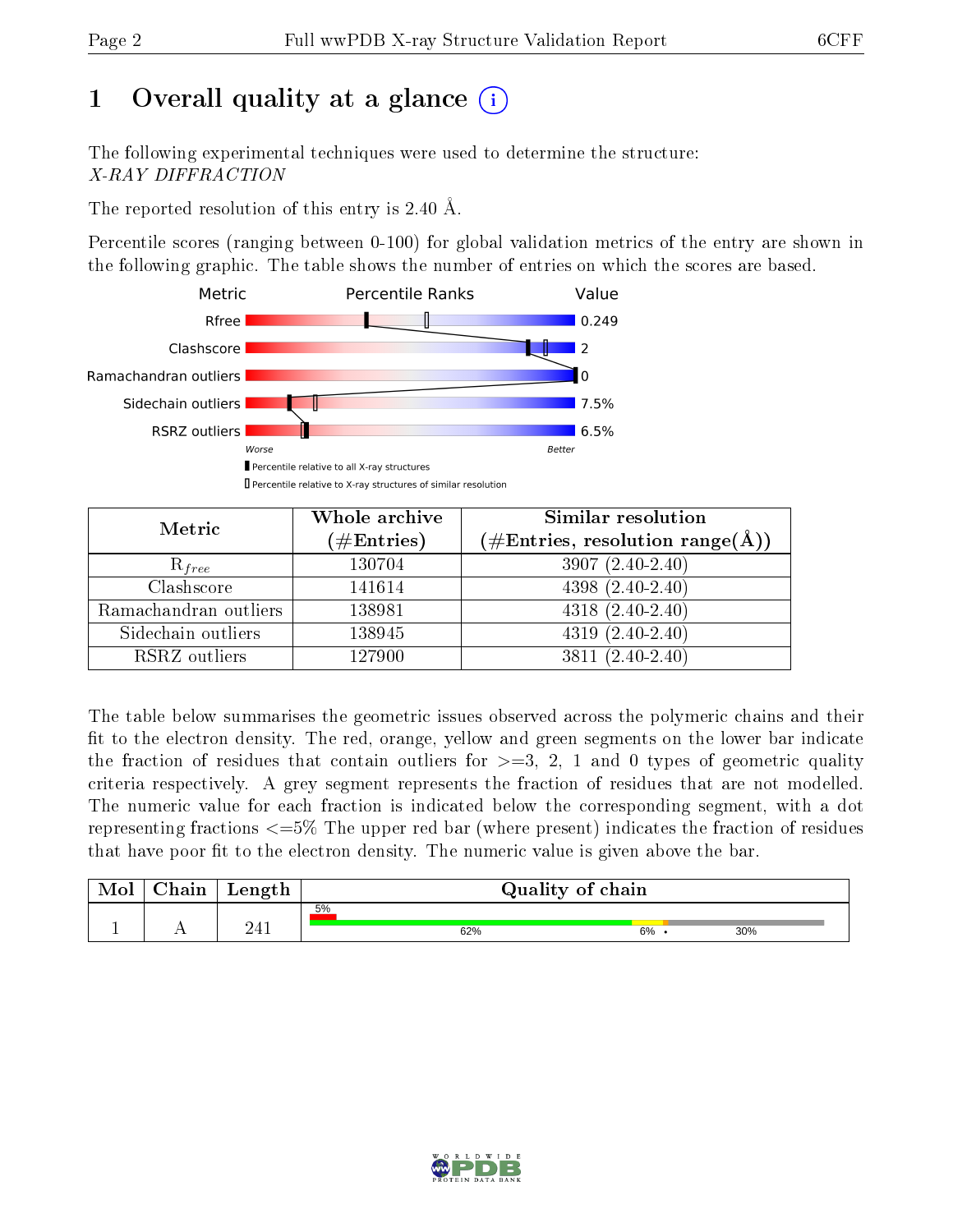## 2 Entry composition  $\binom{1}{1}$

There are 3 unique types of molecules in this entry. The entry contains 1442 atoms, of which 0 are hydrogens and 0 are deuteriums.

In the tables below, the ZeroOcc column contains the number of atoms modelled with zero occupancy, the AltConf column contains the number of residues with at least one atom in alternate conformation and the Trace column contains the number of residues modelled with at most 2 atoms.

Molecule 1 is a protein called Stimulator of interferon genes protein.

| Mol | Chain   Residues | Atoms              |     |     | ZeroOcc   AltConf   Trace |  |  |  |
|-----|------------------|--------------------|-----|-----|---------------------------|--|--|--|
|     | 168              | total<br>$^{1353}$ | 851 | 240 | 255                       |  |  |  |

There is a discrepancy between the modelled and reference sequences:

|     |     |     | Chain   Residue   Modelled   Actual   Comment | Reference  |
|-----|-----|-----|-----------------------------------------------|------------|
| 232 | ARG | НIS | variant                                       | UNP Q86WV6 |

• Molecule 2 is  $(2R,3R,3aS,5R,7aR,9R,10R,10aS,12R,14aR)-2,9-bis(6-amino-9H-purin-9-yl)oc$ tahydro-2H,7H-difuro[3,2-d:3',2'-j][1,3,7,9,2,8]tetraoxadiphosphacyclododecine-3,5,10,12-tetr ol 5,12-dioxide (three-letter code: 2BA) (formula:  $C_{20}H_{24}N_{10}O_{12}P_2$ ).



| Mol | $\alpha$ Chain   Residues | Atoms       |  |                      | $ZeroOcc \mid AltConf$ |  |  |
|-----|---------------------------|-------------|--|----------------------|------------------------|--|--|
|     |                           | Total C N O |  | $10 \quad 5 \quad 6$ |                        |  |  |

• Molecule 3 is water.

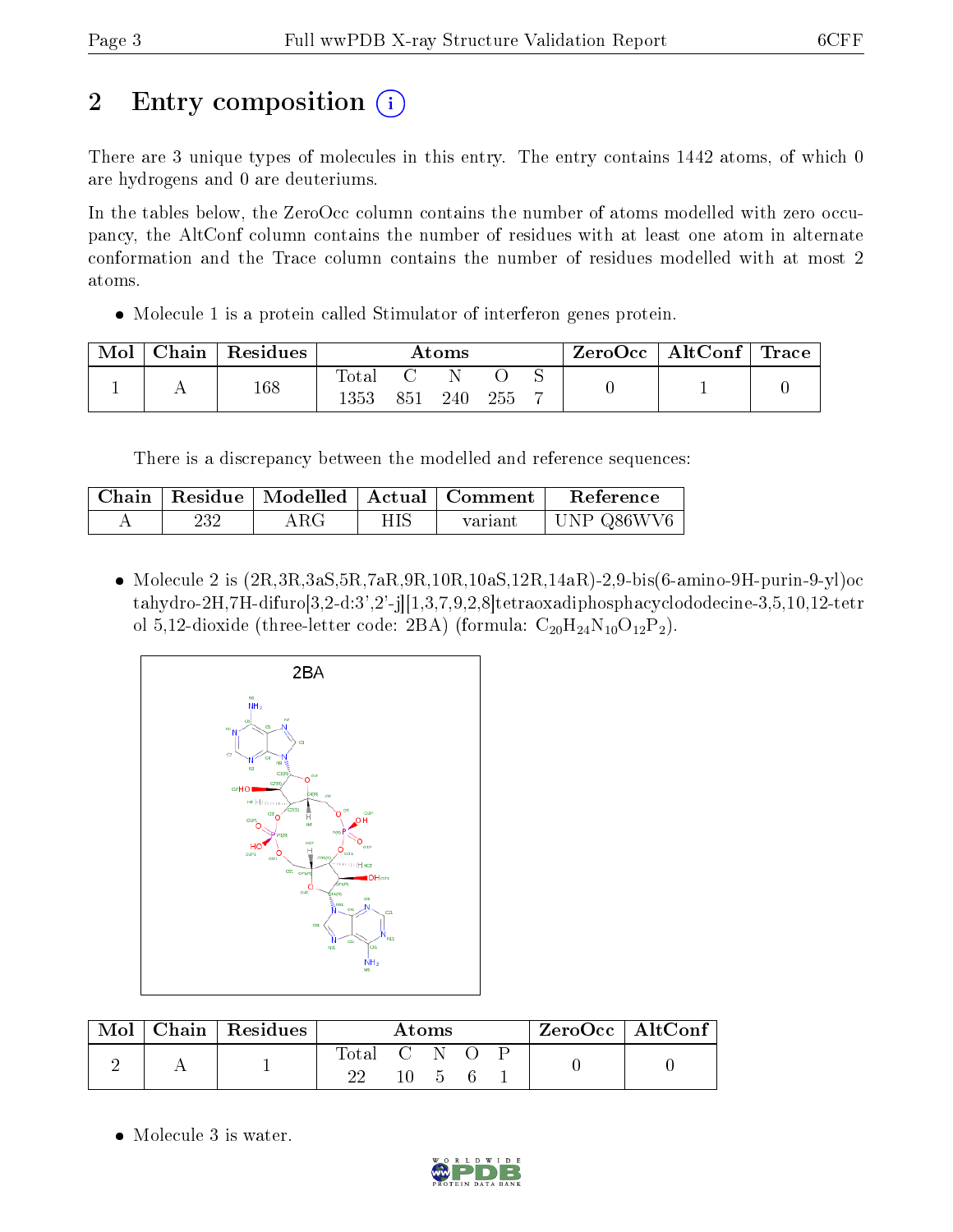|  | $Mol$   Chain   Residues | Atoms | ZeroOcc   AltConf |
|--|--------------------------|-------|-------------------|
|  |                          | Total |                   |

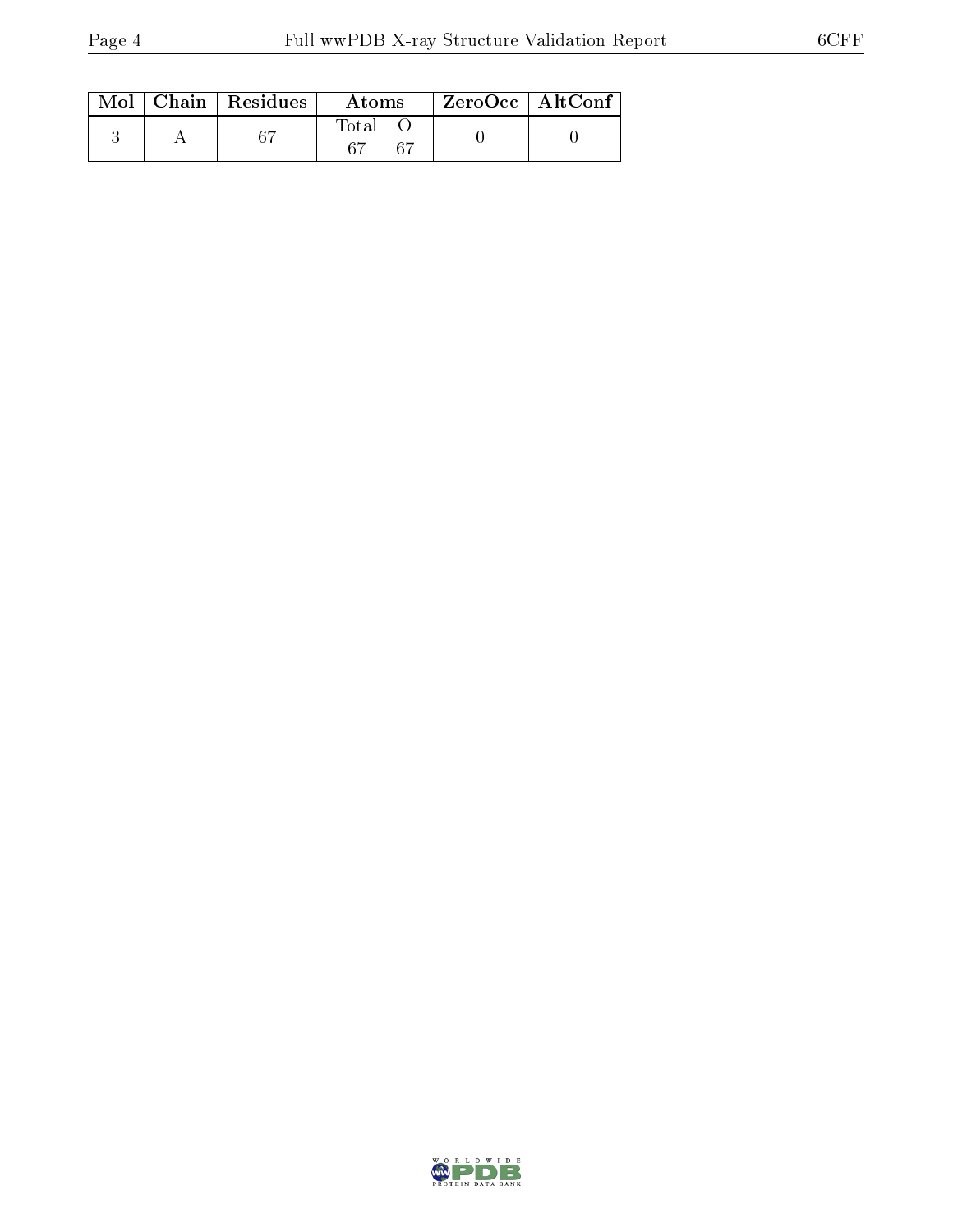## 3 Residue-property plots  $(i)$

These plots are drawn for all protein, RNA and DNA chains in the entry. The first graphic for a chain summarises the proportions of the various outlier classes displayed in the second graphic. The second graphic shows the sequence view annotated by issues in geometry and electron density. Residues are color-coded according to the number of geometric quality criteria for which they contain at least one outlier: green  $= 0$ , yellow  $= 1$ , orange  $= 2$  and red  $= 3$  or more. A red dot above a residue indicates a poor fit to the electron density (RSRZ  $> 2$ ). Stretches of 2 or more consecutive residues without any outlier are shown as a green connector. Residues present in the sample, but not in the model, are shown in grey.

- Chain A: 62%  $6\%$  . 30% I165 • R180 •  $\frac{182}{133}$ N183 •  $\frac{184}{184}$ **•**<br>M214 P217 • **R**293 N154 E174 L175 Q176 T181 A193 Q196 R197 L198 L225 V258 F279 S280 R281  $287$ L290 a da da a a sa sa TYR a a B B B ASN PHE HIS ARG GLY •<br>E316<br>Pa17 P317 •  $s324$  • E304 N308 C309 R310 E328 R331 Q335 ALA ASP ASP SER SER PHE ខ្លួខ្លួខ្លួ VAL THR VAL GLY SER LEU LYS THR SER ALA VAL PRO SER THR SER THR MET SER GLN GLU PRO GLU LEU LEU ILE SER GLY MET GLU LYS PRO LEU PRO LEU ARG THR ASP PHE SER
- Molecule 1: Stimulator of interferon genes protein

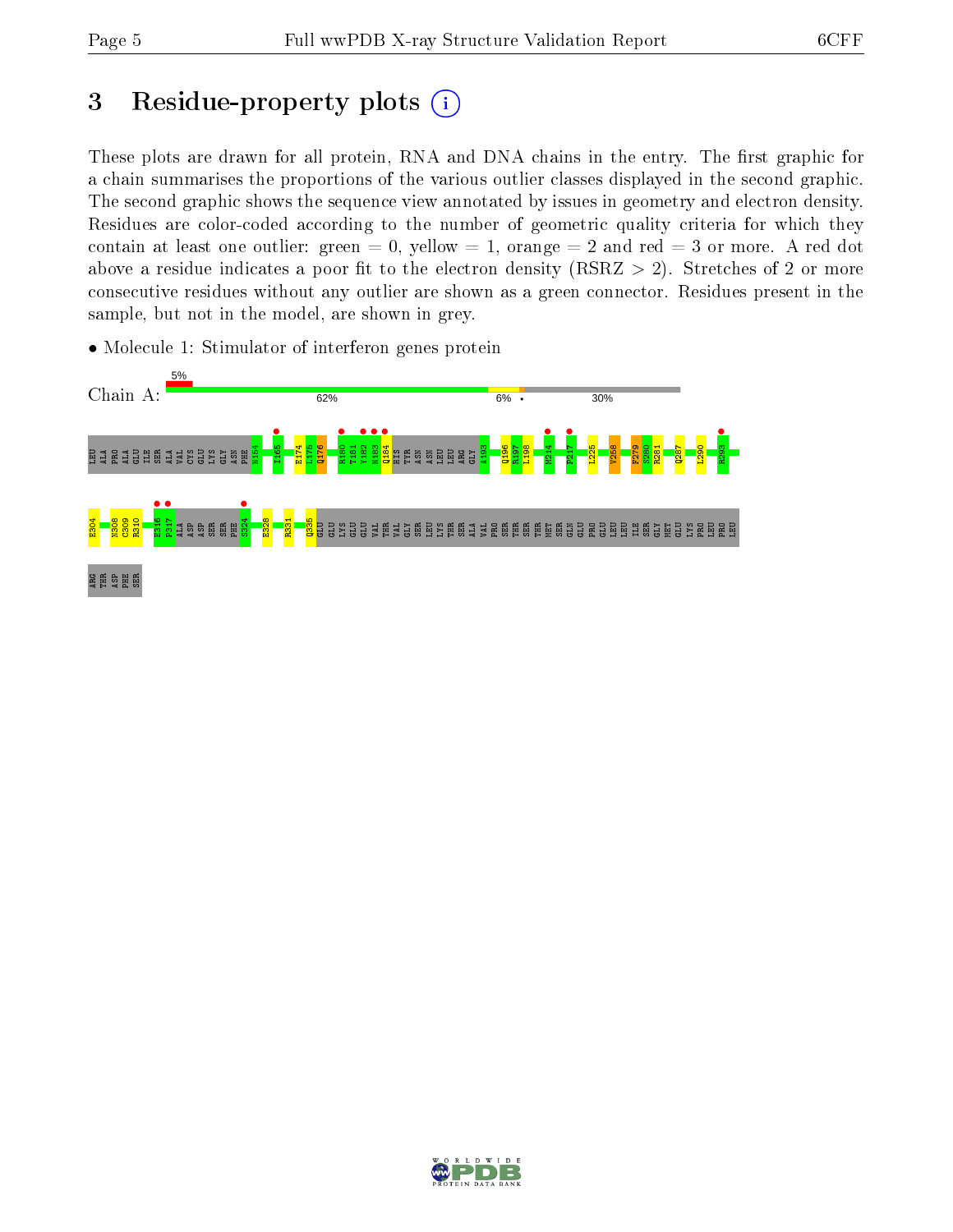## 4 Data and refinement statistics  $(i)$

| Property                                                         | Value                                            | Source     |
|------------------------------------------------------------------|--------------------------------------------------|------------|
| Space group                                                      | P 41 21 2                                        | Depositor  |
| Cell constants                                                   | $110.93\AA$ $\overline{110.93\AA}$<br>$36.03\AA$ | Depositor  |
| a, b, c, $\alpha$ , $\beta$ , $\gamma$                           | $90.00^\circ$<br>$90.00^\circ$<br>$90.00^\circ$  |            |
| Resolution $(A)$                                                 | 20.09<br>$-2.40$                                 | Depositor  |
|                                                                  | $39.22 - 2.30$                                   | <b>EDS</b> |
| % Data completeness                                              | $96.8(20.09-2.40)$                               | Depositor  |
| (in resolution range)                                            | $96.6$ $(39.22 - 2.30)$                          | <b>EDS</b> |
| $R_{merge}$                                                      | 0.09                                             | Depositor  |
| $\mathrm{R}_{sym}$                                               | (Not available)                                  | Depositor  |
| $\langle I/\sigma(I) \rangle^{-1}$                               | $1.19$ (at 2.29Å)                                | Xtriage    |
| Refinement program                                               | <b>REFMAC 5.8.0158</b>                           | Depositor  |
|                                                                  | 0.193,<br>0.249                                  | Depositor  |
| $R, R_{free}$                                                    | 0.201,<br>0.249                                  | DCC        |
| $R_{free}$ test set                                              | $1000$ reflections $(9.82\%)$                    | wwPDB-VP   |
| Wilson B-factor $(A^2)$                                          | 48.2                                             | Xtriage    |
| Anisotropy                                                       | 0.154                                            | Xtriage    |
| Bulk solvent $k_{sol}(\text{e}/\text{A}^3), B_{sol}(\text{A}^2)$ | $0.39$ , 57.9                                    | <b>EDS</b> |
| L-test for $\mathrm{twinning}^2$                                 | $< L >$ = 0.50, $< L^2 >$ = 0.33                 | Xtriage    |
| Estimated twinning fraction                                      | No twinning to report.                           | Xtriage    |
| $F_o, F_c$ correlation                                           | 0.95                                             | <b>EDS</b> |
| Total number of atoms                                            | 1442                                             | wwPDB-VP   |
| Average B, all atoms $(A^2)$                                     | 53.0                                             | wwPDB-VP   |

Xtriage's analysis on translational NCS is as follows: The largest off-origin peak in the Patterson function is  $6.68\%$  of the height of the origin peak. No significant pseudotranslation is detected.

<sup>&</sup>lt;sup>2</sup>Theoretical values of  $\langle |L| \rangle$ ,  $\langle L^2 \rangle$  for acentric reflections are 0.5, 0.333 respectively for untwinned datasets, and 0.375, 0.2 for perfectly twinned datasets.



<span id="page-5-1"></span><span id="page-5-0"></span><sup>1</sup> Intensities estimated from amplitudes.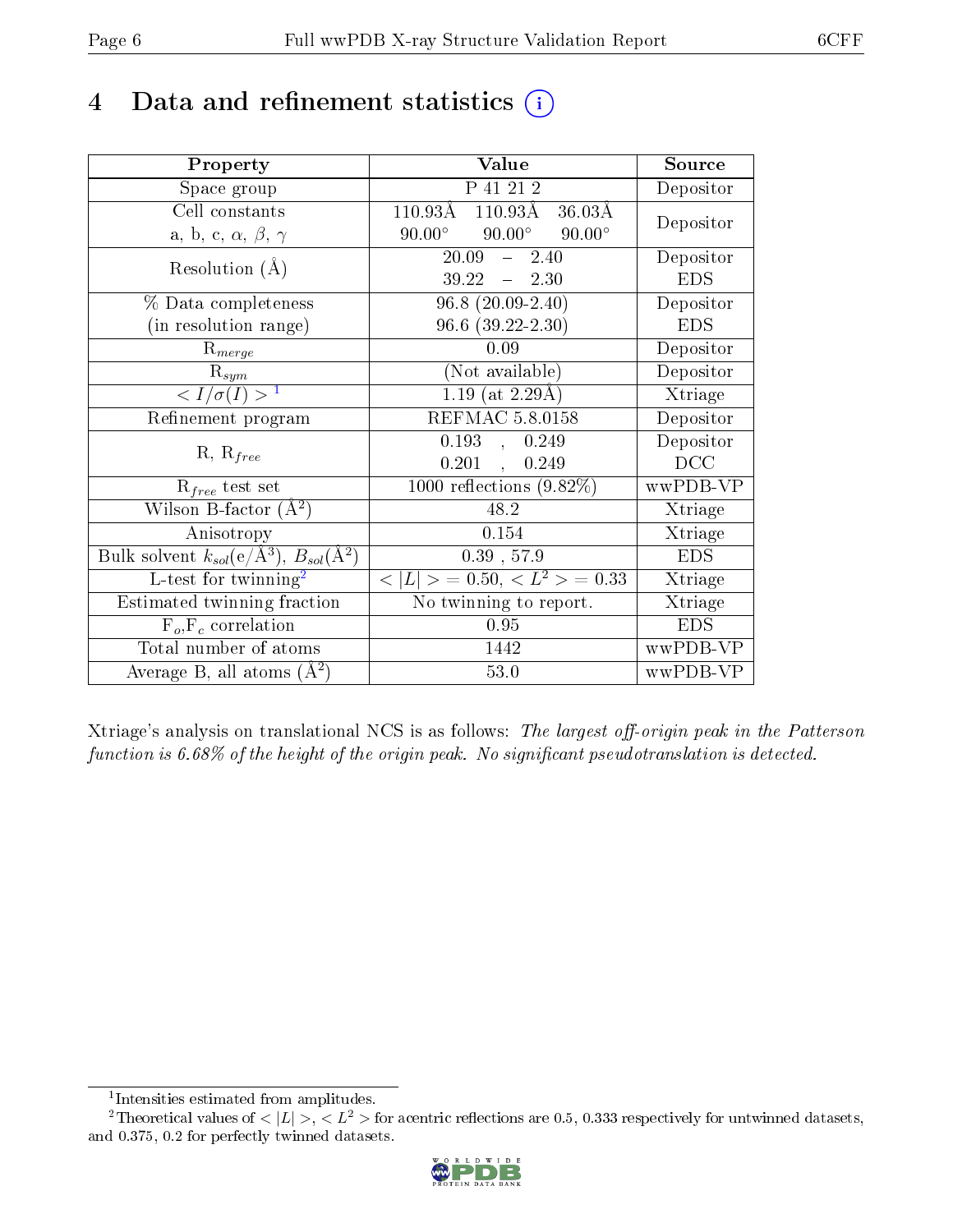## 5 Model quality  $(i)$

## 5.1 Standard geometry  $\overline{()}$

Bond lengths and bond angles in the following residue types are not validated in this section: 2BA

The Z score for a bond length (or angle) is the number of standard deviations the observed value is removed from the expected value. A bond length (or angle) with  $|Z| > 5$  is considered an outlier worth inspection. RMSZ is the root-mean-square of all Z scores of the bond lengths (or angles).

| $Mol$   Chain |      | Bond lengths                    | Bond angles |        |  |
|---------------|------|---------------------------------|-------------|--------|--|
|               |      | RMSZ $ #Z  > 5$ RMSZ $ #Z  > 5$ |             |        |  |
|               | 0.64 | 0/1380                          | 0.84        | 0/1868 |  |

There are no bond length outliers.

There are no bond angle outliers.

There are no chirality outliers.

There are no planarity outliers.

### 5.2 Too-close contacts  $(i)$

In the following table, the Non-H and H(model) columns list the number of non-hydrogen atoms and hydrogen atoms in the chain respectively. The H(added) column lists the number of hydrogen atoms added and optimized by MolProbity. The Clashes column lists the number of clashes within the asymmetric unit, whereas Symm-Clashes lists symmetry related clashes.

| Mol |      |      | Chain   Non-H   H(model)   H(added)   Clashes   Symm-Clashes |
|-----|------|------|--------------------------------------------------------------|
|     | 1353 | 1338 |                                                              |
|     |      |      |                                                              |
|     |      |      |                                                              |
|     |      | 340  |                                                              |

The all-atom clashscore is defined as the number of clashes found per 1000 atoms (including hydrogen atoms). The all-atom clashscore for this structure is 2.

All (6) close contacts within the same asymmetric unit are listed below, sorted by their clash magnitude.

| Atom-1         | Atom-2               | Interatomic<br>distance $(A)$ | `lash<br>overlap (A) |
|----------------|----------------------|-------------------------------|----------------------|
| -1:A:304:GLU:O | 1: A:308: A SN: N D2 | $2.36\,$                      | 1.58                 |

Continued on next page...

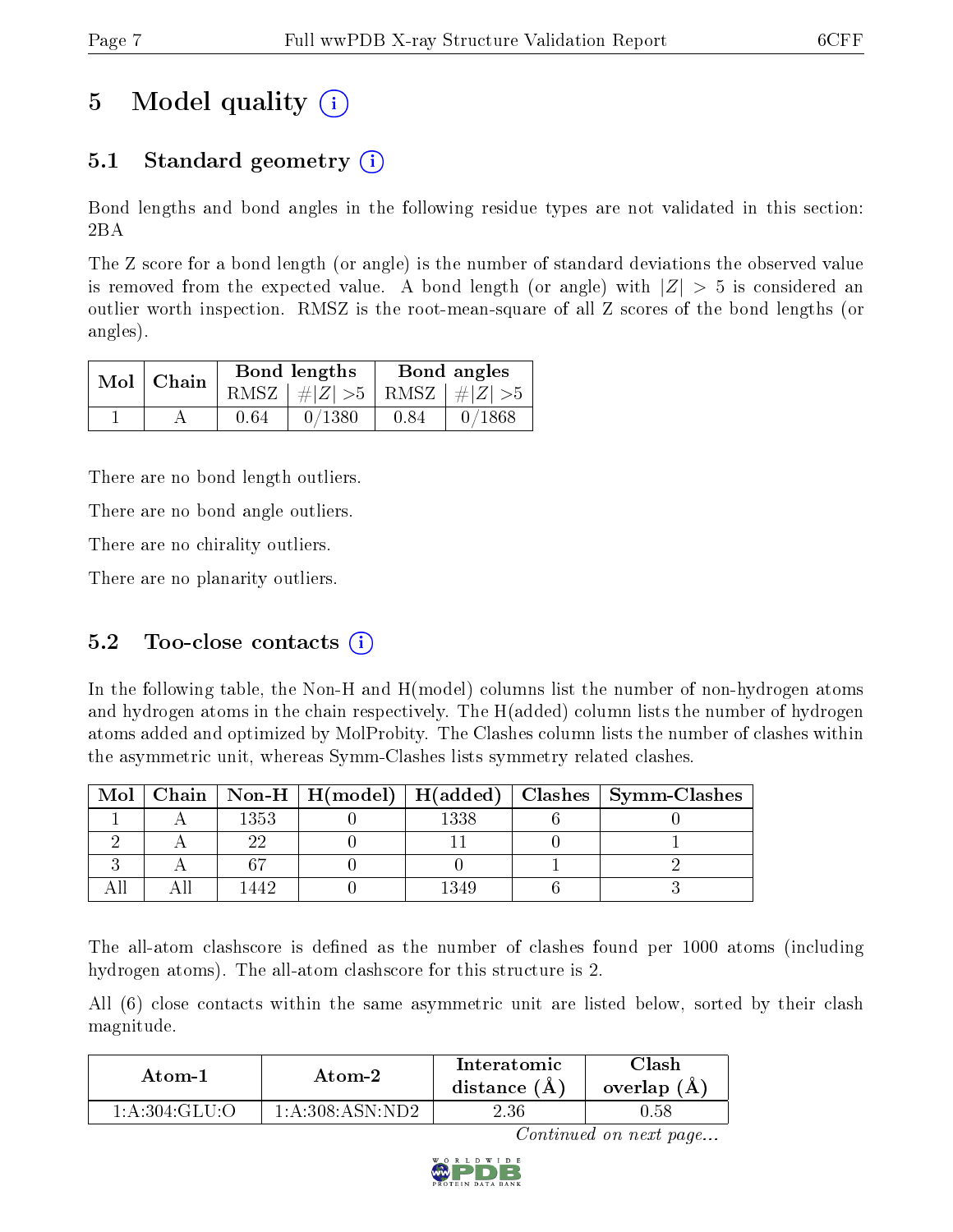| Atom-1                  | Atom-2            | Interatomic<br>distance $(A)$ | Clash<br>overlap $(A)$ |
|-------------------------|-------------------|-------------------------------|------------------------|
| 1: A: 335: GLN: OE1     | 1: A:335: GLN: HA | 2.05                          | 0.56                   |
| 1:A:331:ARG:NH1         | 3:A:505:HOH:O     | 2.43                          | 0.51                   |
| $1: A:279:$ PHE:CZ      | 1:A:287:GLN:HG3   | 2.53                          | 0.44                   |
| 1: A:176: GLN: NE2      | 1: A:196: GLN:O   | 2.54                          | 0.41                   |
| $1:$ A $:198:$ LEU HD13 | 1:A:258:VAL:HG22  | 204                           |                        |

Continued from previous page...

All (3) symmetry-related close contacts are listed below. The label for Atom-2 includes the symmetry operator and encoded unit-cell translations to be applied.

| Atom-1        | Atom-2                 | Interatomic<br>distance (Å | Clash<br>overlap $(A)$ |
|---------------|------------------------|----------------------------|------------------------|
| 2:A:401:2BA:P | 2:A:401:2BA:O3'[7 555] | $1.64\,$                   | 0.56                   |
| 3:A:560:HOH:O | 3:A:560:HOH:O[7 556]   | 1.82                       | 0.38                   |
| 3:A:539:HOH:O | 3:A:561:HOH:O[1]       | 1.94                       | N 26                   |

### 5.3 Torsion angles  $(i)$

#### 5.3.1 Protein backbone  $(i)$

In the following table, the Percentiles column shows the percent Ramachandran outliers of the chain as a percentile score with respect to all X-ray entries followed by that with respect to entries of similar resolution.

The Analysed column shows the number of residues for which the backbone conformation was analysed, and the total number of residues.

| Mol   Chain | $\boldsymbol{\mathrm{Anal} \text{vsed}}$ | Favoured   Allowed   Outliers   Percentiles |  |                         |  |
|-------------|------------------------------------------|---------------------------------------------|--|-------------------------|--|
|             | $163/241(68\%)$   154 (94\%)   9 (6\%)   |                                             |  | $\vert$ 100 100 $\vert$ |  |

There are no Ramachandran outliers to report.

#### $5.3.2$  Protein sidechains  $(i)$

In the following table, the Percentiles column shows the percent sidechain outliers of the chain as a percentile score with respect to all X-ray entries followed by that with respect to entries of similar resolution.

The Analysed column shows the number of residues for which the sidechain conformation was analysed, and the total number of residues.

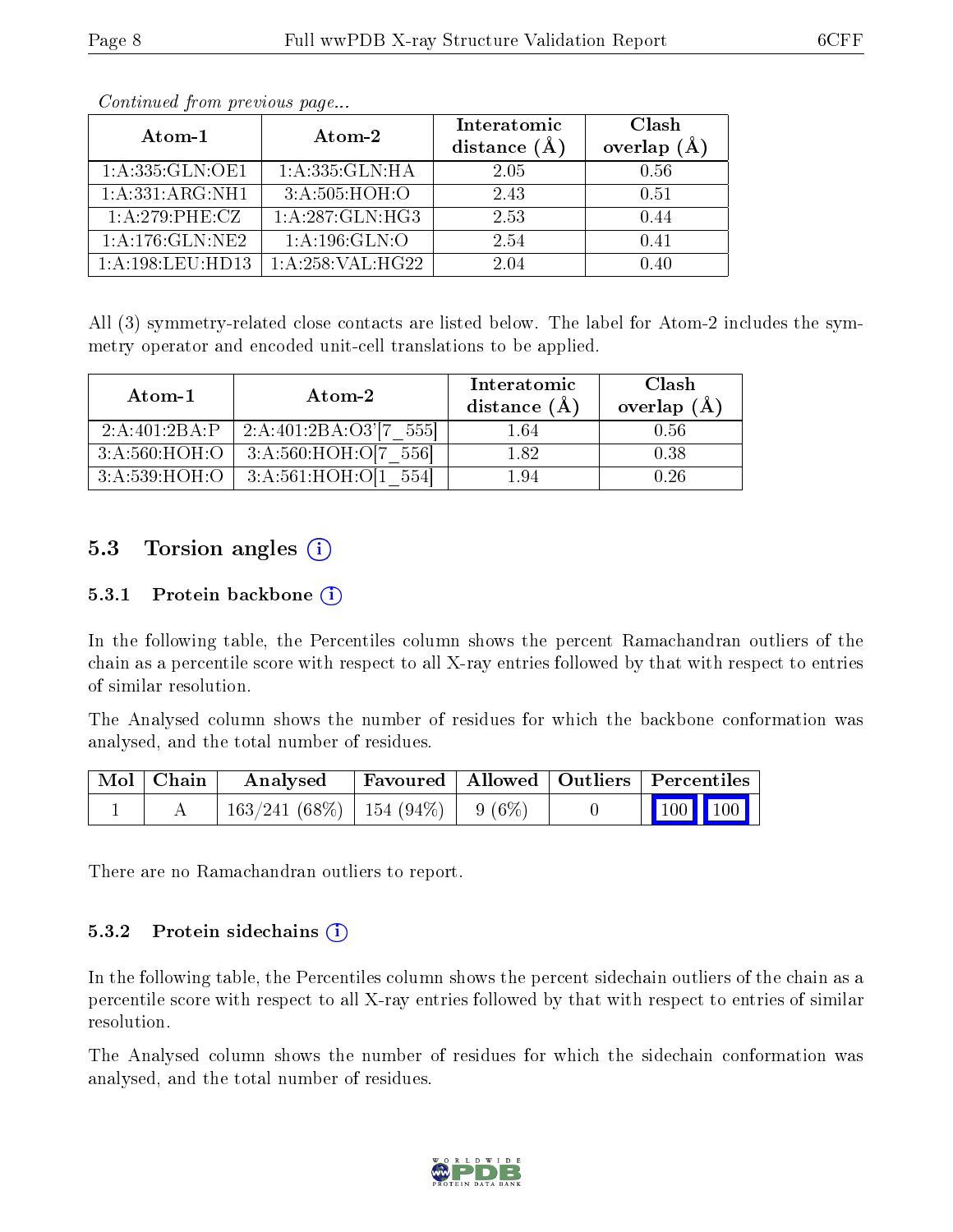| Mol   Chain | Analysed                                                  |  | Rotameric   Outliers   Percentiles |  |  |
|-------------|-----------------------------------------------------------|--|------------------------------------|--|--|
|             | $\frac{1}{147}/210$ (70%)   136 (92%)   11 (8%)   13   21 |  |                                    |  |  |

All (11) residues with a non-rotameric sidechain are listed below:

| Mol          | Chain | Res | Type                 |
|--------------|-------|-----|----------------------|
| 1            | А     | 174 | GLU                  |
| 1            | А     | 176 | GLN                  |
| 1            | A     | 184 | GLN                  |
| 1            | А     | 225 | LEU                  |
| 1            | А     | 258 | VAL                  |
| 1            | А     | 279 | PHE                  |
| 1            | А     | 281 | $\rm{ARG}$           |
| 1            | A     | 290 | LEU                  |
| $\mathbf{1}$ | А     | 309 | <b>CYS</b>           |
| 1            | А     | 310 | ${\rm ARG}$          |
| 1            |       | 328 | $\operatorname{GLU}$ |

Some sidechains can be flipped to improve hydrogen bonding and reduce clashes. All (1) such sidechains are listed below:

| Chain | $\pm$ Res | ype |
|-------|-----------|-----|
|       |           |     |

#### 5.3.3 RNA [O](https://www.wwpdb.org/validation/2017/XrayValidationReportHelp#rna)i

There are no RNA molecules in this entry.

#### 5.4 Non-standard residues in protein, DNA, RNA chains (i)

There are no non-standard protein/DNA/RNA residues in this entry.

#### 5.5 Carbohydrates (i)

There are no carbohydrates in this entry.

#### 5.6 Ligand geometry (i)

1 ligand is modelled in this entry.

In the following table, the Counts columns list the number of bonds (or angles) for which Mogul statistics could be retrieved, the number of bonds (or angles) that are observed in the model and

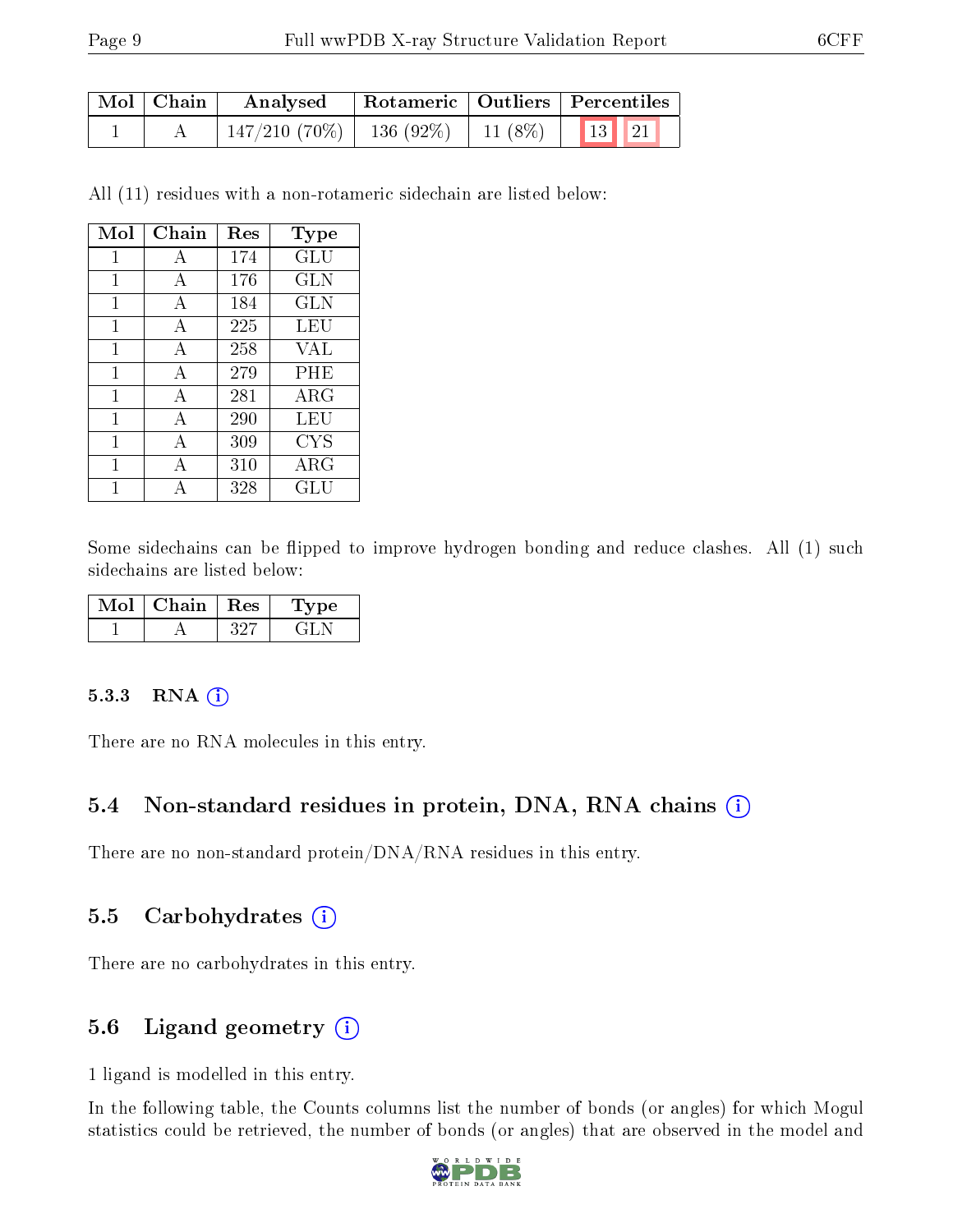the number of bonds (or angles) that are defined in the Chemical Component Dictionary. The Link column lists molecule types, if any, to which the group is linked. The Z score for a bond length (or angle) is the number of standard deviations the observed value is removed from the expected value. A bond length (or angle) with  $|Z| > 2$  is considered an outlier worth inspection. RMSZ is the root-mean-square of all Z scores of the bond lengths (or angles).

| $\bf{Mol}$<br>$\vert$ Type $\vert$ Chain $\vert$ Res $\vert$ |     |     |  |                                    |      |         |               |      |          | $^+$ Link |  | Bond lengths |  |  | Bond angles |  |
|--------------------------------------------------------------|-----|-----|--|------------------------------------|------|---------|---------------|------|----------|-----------|--|--------------|--|--|-------------|--|
|                                                              |     |     |  | $\frac{1}{2}$ Counts $\frac{1}{2}$ | RMSZ | #Z  > 2 | Counts   RMSZ |      | # Z  > ? |           |  |              |  |  |             |  |
| 2BA                                                          | . . | 401 |  | 19,24,50                           | 1.07 | 1(5%)   | 17,35,78      | 2.96 | 41\%     |           |  |              |  |  |             |  |

In the following table, the Chirals column lists the number of chiral outliers, the number of chiral centers analysed, the number of these observed in the model and the number defined in the Chemical Component Dictionary. Similar counts are reported in the Torsion and Rings columns. '-' means no outliers of that kind were identified.

|  |     |  | Mol   Type   Chain   Res   Link   Chirals   Torsions   Rings |  |
|--|-----|--|--------------------------------------------------------------|--|
|  | 401 |  | $0/3/25/62$   $0/3/3/7$                                      |  |

All (1) bond length outliers are listed below:

|  |  |                                                           | $\mid$ Mol $\mid$ Chain $\mid$ Res $\mid$ Type $\mid$ Atoms $\mid$ $\mid$ Z $\mid$ Observed(Å) $\mid$ Ideal(Å) $\mid$ |  |
|--|--|-----------------------------------------------------------|-----------------------------------------------------------------------------------------------------------------------|--|
|  |  | 401   2BA   $C2$ <sup>'</sup> - $C1$ <sup>'</sup>   -2.03 | 1.50                                                                                                                  |  |

All (7) bond angle outliers are listed below:

| Mol            | Chain | Res | Type | Atoms                             | Z       | Observed $(^\circ)$ | Ideal $(°)$ |
|----------------|-------|-----|------|-----------------------------------|---------|---------------------|-------------|
| $\overline{2}$ | А     | 401 | 2BA  | $O3'\overline{C3'\overline{C4'}}$ | 9.36    | 138.10              | 111.05      |
| $\overline{2}$ | А     | 401 | 2BA  | $C3'-C2'-C1'$                     | 3.83    | 106.75              | 100.98      |
| 2              | А     | 401 | 2BA  | $N3-C2-N1$                        | $-3.15$ | 123.76              | 128.68      |
| $\overline{2}$ | А     | 401 | 2BA  | $C5'-C4'-C3'$                     | $-2.83$ | 104.56              | 115.18      |
| $\overline{2}$ | А     | 401 | 2BA  | $C4-C5-N7$                        | $-2.70$ | 106.59              | 109.40      |
| $\overline{2}$ | А     | 401 | 2BA  | $O4'-C4'-C5'$                     | 2.43    | 117.36              | 109.37      |
| $\overline{2}$ |       | 401 | 2BA  | $O4'$ -C4'-C3'                    | 2.03    | 109.14              | 105.11      |

There are no chirality outliers.

There are no torsion outliers.

There are no ring outliers.

1 monomer is involved in 1 short contact:

|  |                    | Mol   Chain   Res   Type   Clashes   Symm-Clashes |
|--|--------------------|---------------------------------------------------|
|  | $\Box$ 2R $\Delta$ |                                                   |

The following is a two-dimensional graphical depiction of Mogul quality analysis of bond lengths,

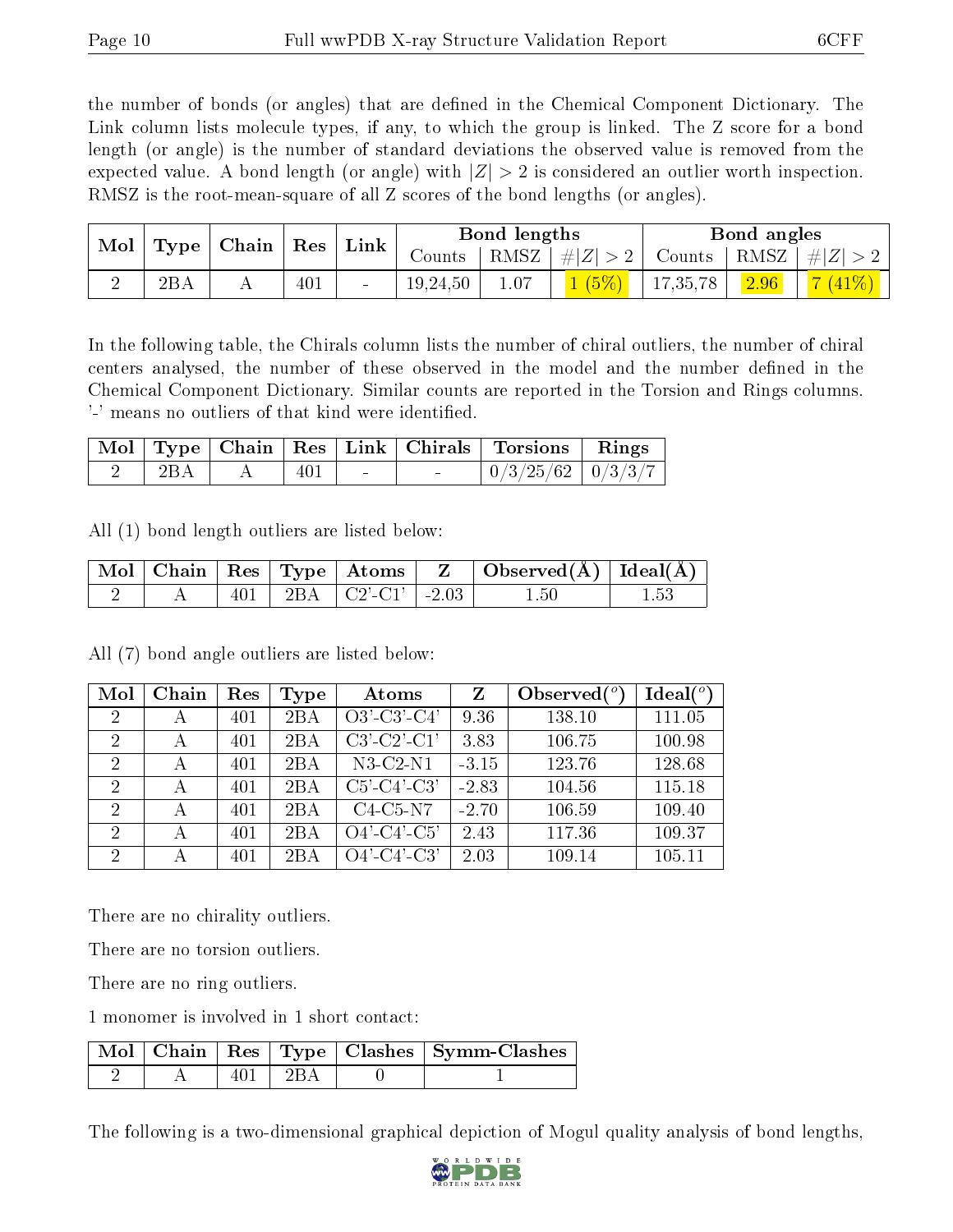bond angles, torsion angles, and ring geometry for all instances of the Ligand of Interest. In addition, ligands with molecular weight > 250 and outliers as shown on the validation Tables will also be included. For torsion angles, if less then 5% of the Mogul distribution of torsion angles is within 10 degrees of the torsion angle in question, then that torsion angle is considered an outlier. Any bond that is central to one or more torsion angles identified as an outlier by Mogul will be highlighted in the graph. For rings, the root-mean-square deviation (RMSD) between the ring in question and similar rings identified by Mogul is calculated over all ring torsion angles. If the average RMSD is greater than 60 degrees and the minimal RMSD between the ring in question and any Mogul-identified rings is also greater than 60 degrees, then that ring is considered an outlier. The outliers are highlighted in purple. The color gray indicates Mogul did not find sufficient equivalents in the CSD to analyse the geometry.



### 5.7 [O](https://www.wwpdb.org/validation/2017/XrayValidationReportHelp#nonstandard_residues_and_ligands)ther polymers  $(i)$

There are no such residues in this entry.

## 5.8 Polymer linkage issues  $(i)$

There are no chain breaks in this entry.

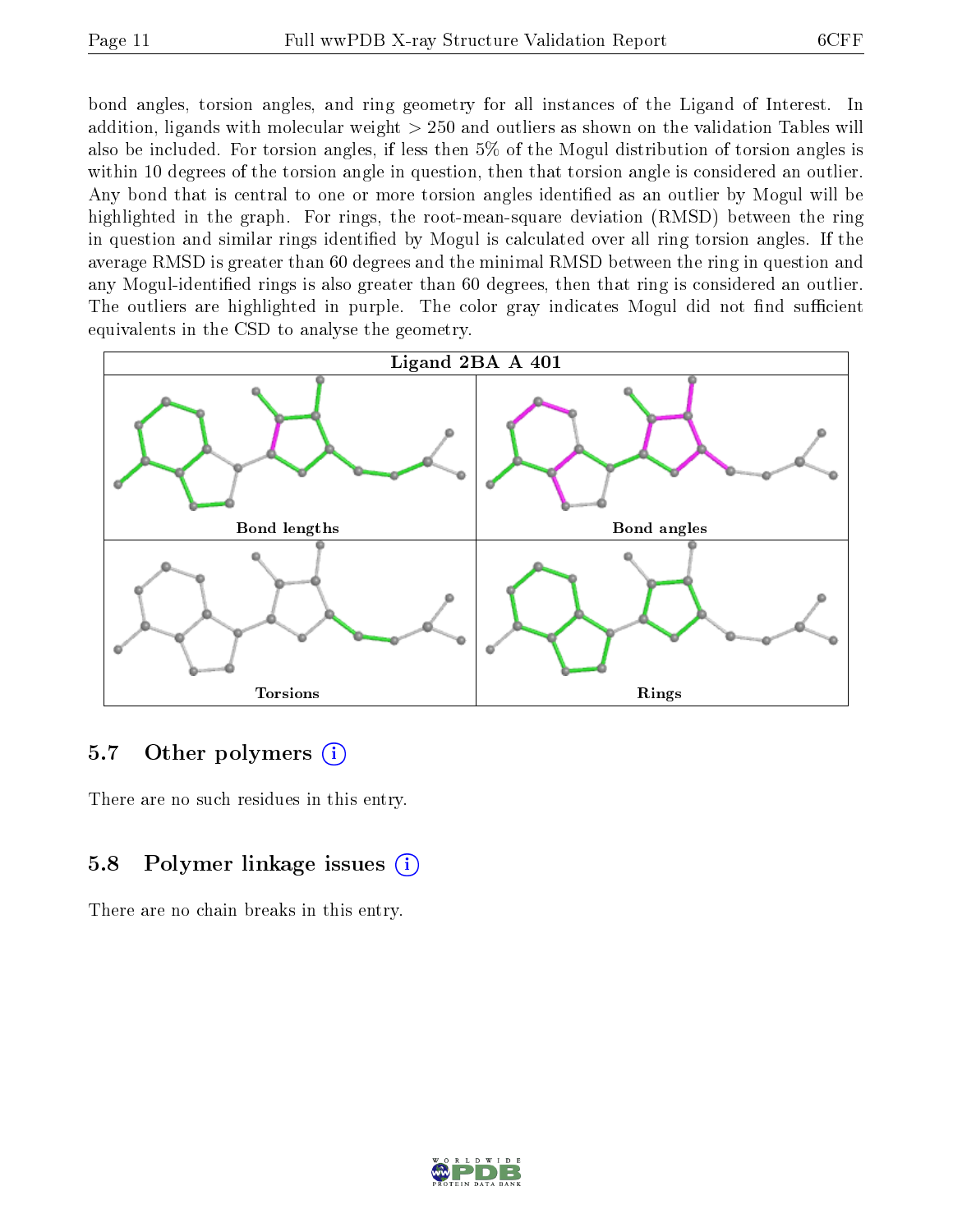## 6 Fit of model and data  $\left( \cdot \right)$

## 6.1 Protein, DNA and RNA chains (i)

In the following table, the column labelled  $#RSRZ>2'$  contains the number (and percentage) of RSRZ outliers, followed by percent RSRZ outliers for the chain as percentile scores relative to all X-ray entries and entries of similar resolution. The OWAB column contains the minimum, median,  $95<sup>th</sup>$  percentile and maximum values of the occupancy-weighted average B-factor per residue. The column labelled  $Q< 0.9$  lists the number of (and percentage) of residues with an average occupancy less than 0.9.

| Mol   Chain | Analysed      | $^+$ <rsrz></rsrz> | $\#\text{RSRZ}\text{>2}$ | $\sim$ OWAB(Å <sup>2</sup> )   Q<0.9 |  |
|-------------|---------------|--------------------|--------------------------|--------------------------------------|--|
|             | 168/241 (69%) | 0.34               |                          | 11 (6%)   18   17   34, 50, 79, 112  |  |

All (11) RSRZ outliers are listed below:

| Mol | Chain        | Res<br>Type |            | <b>RSRZ</b> |  |
|-----|--------------|-------------|------------|-------------|--|
| 1   | А            | 317         | PRO        | 6.0         |  |
| 1   | A            | 183         | <b>ASN</b> | 3.0         |  |
| 1   | A            | 316         | <b>GLU</b> | 2.9         |  |
| 1   | А            | 214         | MET        | 2.8         |  |
| 1   | A            | 180         | $\rm{ARG}$ | 2.3         |  |
| 1   | A            | 217         | PRO        | 2.3         |  |
| 1   | $\mathbf{A}$ | 184         | <b>GLN</b> | 2.2         |  |
| 1   | A            | 293         | ARG        | 2.2         |  |
| 1   | А            | 182         | TYR        | 2.1         |  |
| 1   | A            | 165         | ILE        | 2.0         |  |
|     |              | 324         | SER        | 2.0         |  |

### 6.2 Non-standard residues in protein, DNA, RNA chains (i)

There are no non-standard protein/DNA/RNA residues in this entry.

#### 6.3 Carbohydrates (i)

There are no carbohydrates in this entry.

### 6.4 Ligands  $(i)$

In the following table, the Atoms column lists the number of modelled atoms in the group and the number defined in the chemical component dictionary. The B-factors column lists the minimum,